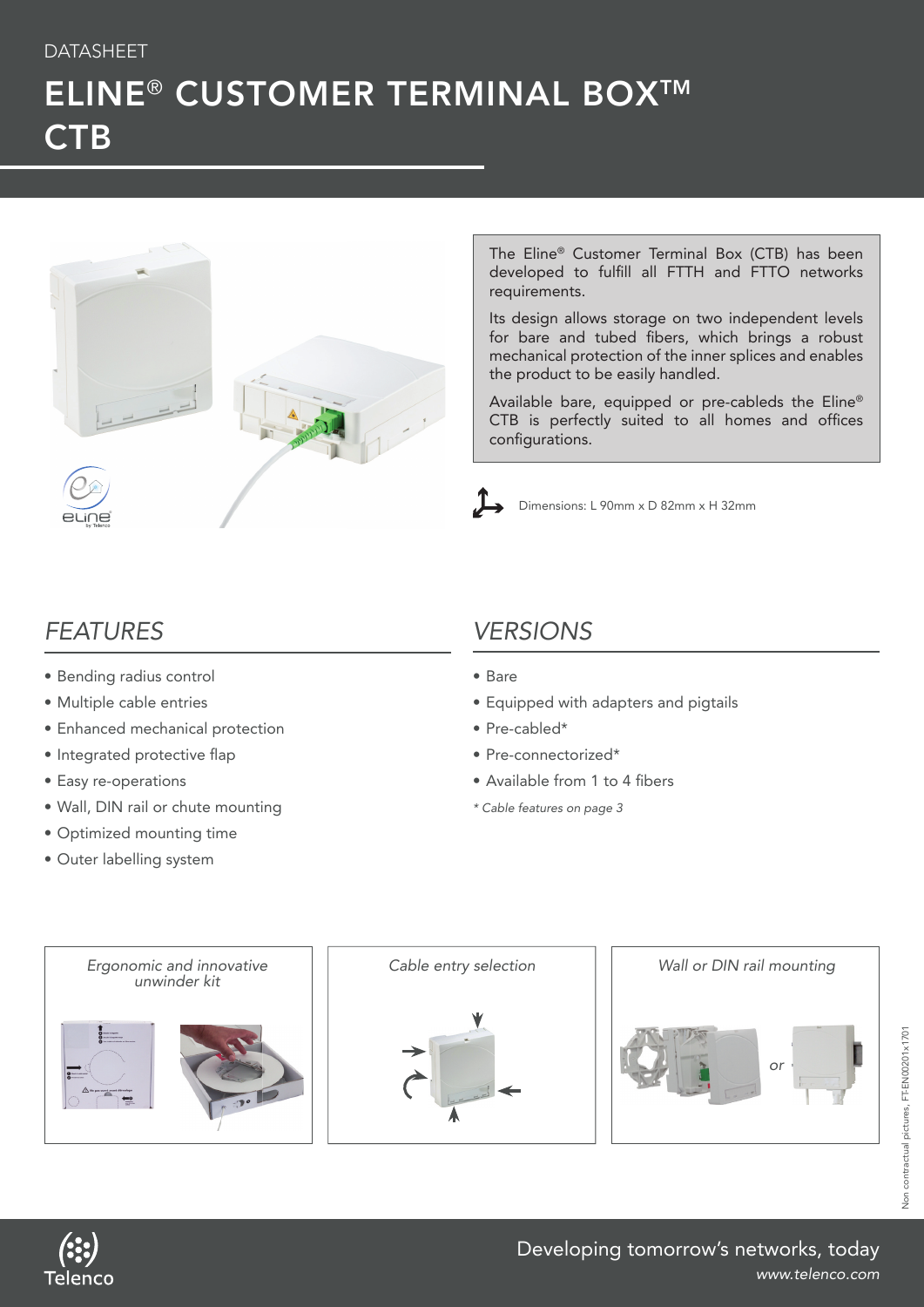# *CTB BOX : TECHNICAL SPECIFICATIONS*

- Capacity: 1, 2 or 4 fibers (900 µm)
- Bending radius: ≥ 15 mm
- Tensile strength: ≥ 10 daN
- Optical performances (IEC-61300-3-4): IL ≤ 0,3 dB & RL < -60 dB
- Protection index: IP40
- Shockproof: IK07
- Mounting plane: Interaxe of 60 mm
- Material: ABS-PC
- Color: RAL 9010
- UV protected

### *HOW TO CHOOSE THE RIGHT VERSION ?*

#### • BARE/EQUIPPED WITH ADAPTERS AND PIGTAILS

By choosing to have the set of separate elements, the mounting time is quite long : Splicing and cable preparation are mandatory at both the FDP and the CTB.





#### Steps :

- Splicing on FDB / IDB
- Cable pulling
- CTB mounting
- Splicing on the CTB

#### • PRE-CABLED

This solution minimizes the time spent at the subscriber's home. Operations' time is reduced. The cable pulling is facilitated thanks to the unwinder kit.





- Steps :
- CTB mounting
- Cable pulling
- Splicing on FDB / IDB

### • PRE-CONNECTORIZED

In this configuration, no splicing is required since both ends are connectorized. The extra length is handled in the coiling IDB.



- Steps : • CTB mounting
- Cable pulling
- Direct connection